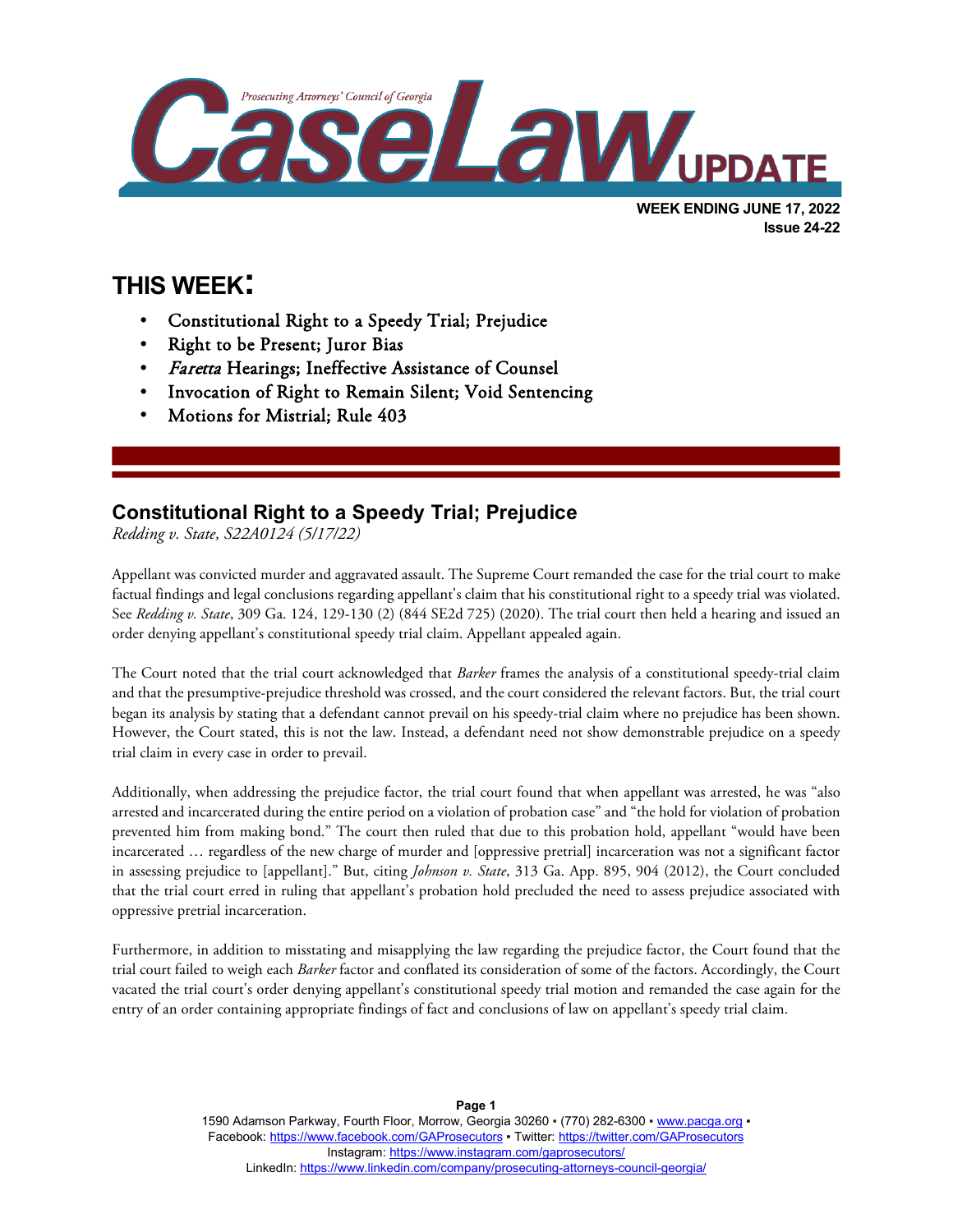

#### **Right to be Present; Juror Bias**

*Neal v. State, S22A0261 (5/17/22)*

Appellant was convicted of felony murder and other offenses. He contended that the trial court violated his constitutional right to be present by excluding him from four bench conferences during voir dire at which counsel for the parties discussed with the court whether certain prospective jurors should be struck for cause. The Court disagreed.

The Court found that the record did not show that appellant personally waived his right to be present at the bench conferences during voir dire or that his counsel waived that right at appellant's express direction or in open court while appellant was present. Nevertheless, the Court found, the record showed that appellant was in the courtroom when the bench conferences occurred and that his counsel participated in the conferences without objecting to appellant's absence from them. Thus, the question was whether appellant subsequently acquiesced in his counsel's waiver of his right to be present.

Appellant argued that he could not have acquiesced because he did not know what happened at the bench conferences. However, the Court found, this argument was belied by the record. At the motion for new trial hearing, appellant's trial counsel testified that he would "not be surprised" if he did not tell appellant the results of the four bench conferences during voir dire. On cross-examination, the State asked whether, after the bench conferences, he "went back and talked to [appellant] about the particular issue involving the juror that was being discussed." Appellant's trial counsel answered that he misunderstood the question on direct examination and did not realize that he was being asked specifically about the bench conferences during voir dire. He continued, "[I]f it was voir dire and if an issue arose and if [appellant] did not accompany me to the bench conference[,] I'm confident I advised him of whatever just happened at the bench." Appellant also testified at the motion for new trial hearing and was asked whether, after the bench conferences during voir dire, his trial counsel would come back and tell him "what happened at those conferences." Appellant replied, "Yeah, he would tell me what happened."

Therefore, the Court found, the record fully supported the trial court's findings that appellant was informed by his trial counsel as to the substance of each bench conference and acquiesced to counsel's waiver of his presence by failing to voice any objection — either directly or through counsel — to his absence.

Next, appellant contended that his trial counsel was professionally deficient in failing to move to strike a juror after it was discovered on the second day of trial that she knew some members of the victim's family. However, the Court found, contrary to appellant's assertion, the juror was not asked during voir dire if she knew any members of the victim's family. A juror's non-familial relationship with the victim provides a basis for disqualification only if it is shown that the relationship caused the juror to have a fixed opinion of the defendant's guilt or innocence or a bias for or against the defendant. As a result, merely knowing the victim, much less the victim's relatives, is not a sufficient basis to strike a juror or prospective juror for cause.

And here, the Court found, when the issue came to the trial court's attention, the court questioned the juror on the record but outside the presence of the other jurors, and the juror explained that she did not know the victim, that she knew three members of the victim's family, and that her relationships with the victim's family members would not cause her "any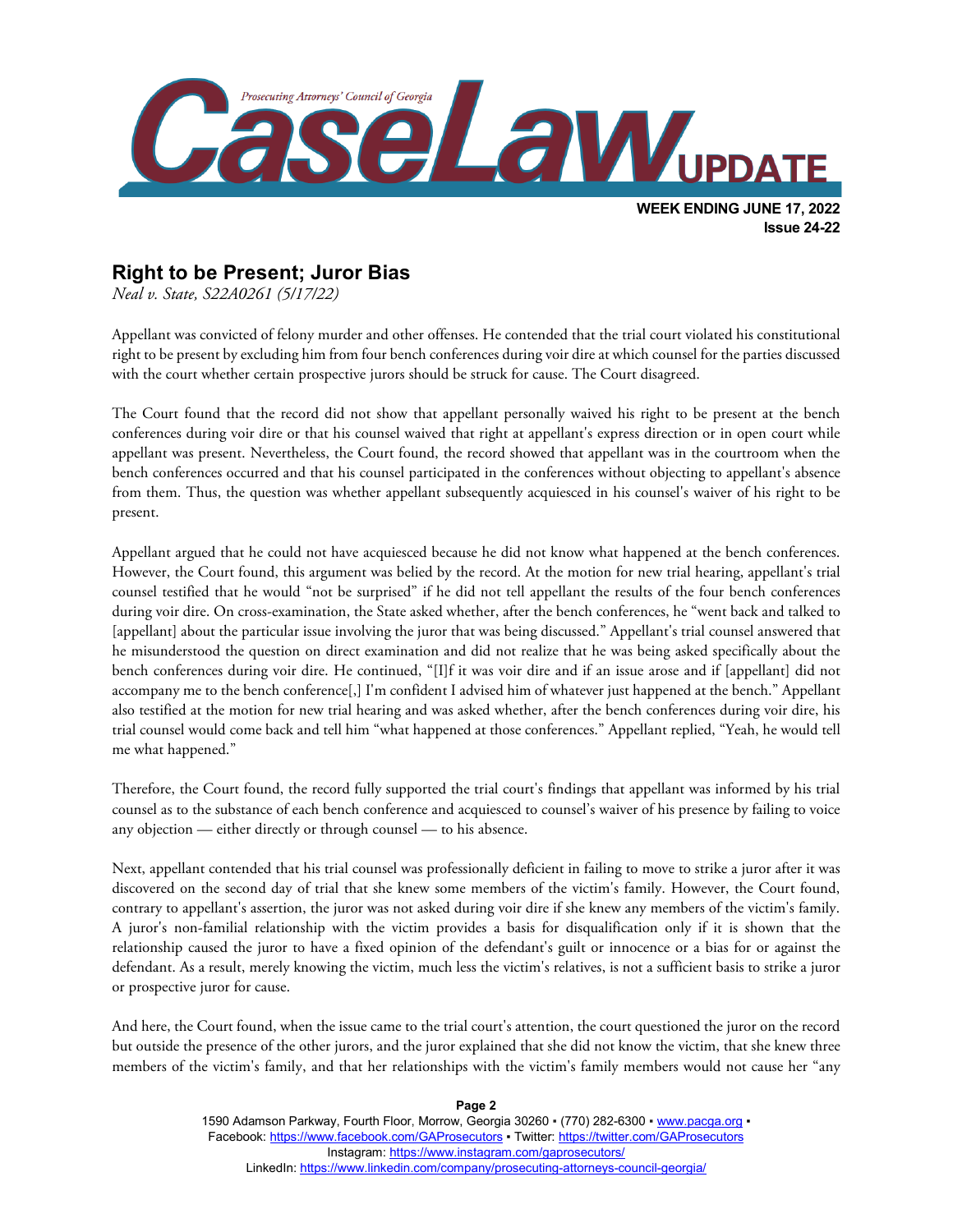

problem whatsoever in being a juror in this case and being fair and impartial to both sides." Thus, the Court concluded, in light of the juror's answers, which the court found to be credible, as well as the lack of any evidence in the record that the juror held a fixed opinion of appellant's guilt or innocence, appellant failed to show that his counsel was professionally deficient in failing to move to strike the juror.

#### *Faretta* **Hearings; Ineffective Assistance of Counsel**

*Neloms v. State, S22A0457 (5/17/22)*

Appellant was convicted of malice murder and other offenses. He contended that the trial court erred when it failed to hold a *Faretta* hearing to determine whether he was knowingly and intelligently waiving his right to counsel. The Court disagreed.

The Court stated that both the federal and state constitutions guarantee a criminal defendant both the right to counsel and the right to self-representation. The pre-trial unequivocal declaration of a defendant that he wishes to represent himself must be followed by a hearing at which it is determined that the defendant knowingly and intelligently waives the traditional benefits associated with the right to counsel. Requests to proceed pro se during trial, however, are treated differently. A defendant cannot frivolously change his mind in midstream by asserting his right to self-representation in the middle of his trial.

Here, the Court found, appellant's indication that he sought to represent himself was not made prior to trial, nor was it unequivocal. Appellant made his request on the third day of trial, after several witnesses had already testified. Further, when appellant spoke personally to the court about his request, he indicated that he was seeking new counsel to assist him; he did not indicate that he wanted to represent himself. And upon revisiting the matter, appellant told the trial court that he would continue with his current counsel. Thus, the Court concluded, appellant's request was not an unequivocal one made prior to trial, so a *Faretta* hearing was not required.

Appellant next argued that his trial counsel rendered ineffective assistance by failing to raise a hearsay objection to an investigator's testimony. The record showed that the murder of the victim was witnessed by Thompson. When Thompson was called as a witness for the State, he began to repeatedly invoke his right against self-incrimination under the Fifth Amendment in response to the prosecutor's questions. The court excused the jury and conducted a conference in chambers with counsel, where the prosecutor suggested that the court instruct Thompson to answer the questions to the best of his ability without incriminating himself. Appellant's trial counsel noted that Thompson had no previous written or recorded statement that could corroborate or impeach his testimony. However, the prosecutor responded that it could call Glenn as an additional witness; Glenn was an investigator with the District Attorney's office and was present when the prosecutor met with Thompson before trial. Upon returning to the courtroom, the prosecutor continued to question Thompson, who largely testified, "I can't remember." Thompson was then cross-examined by the defense. Thereafter, the prosecutor called Glenn, who testified to what Thompson stated in the meeting with the prosecutor.

The Court found that Thompson's alleged lack of memory was sufficient foundation to allow Glenn to testify as to the content of Thompson's statements during the meeting. Further, Thompson was present at trial, was asked about the statements he made during the meeting with the prosecutor and Glenn was subject to cross-examination.

**Page 3**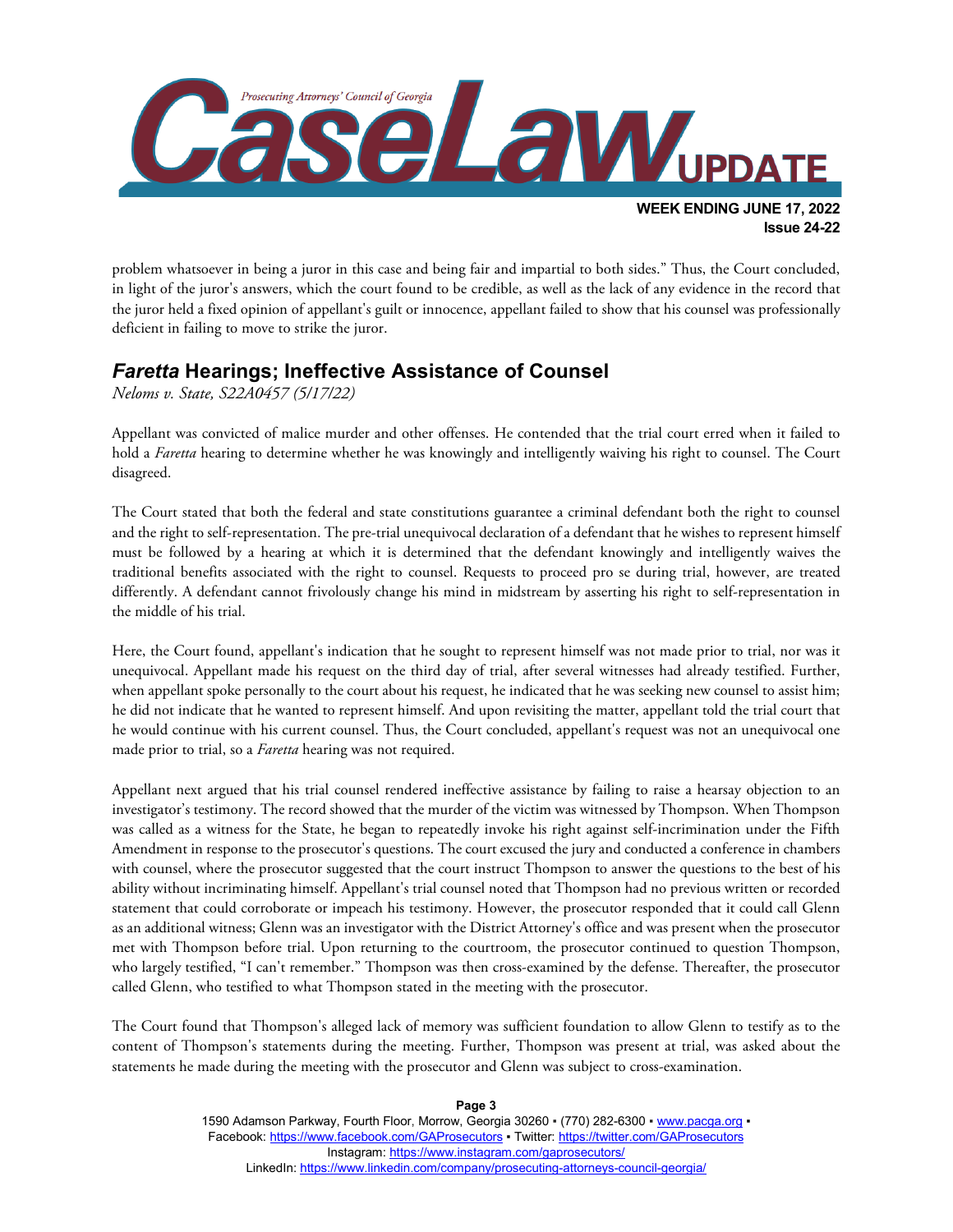

Thus, the Court concluded, Glenn's testimony was properly admissible as prior inconsistent statements, and an objection on this ground would have been meritless. Trial counsel therefore could not be deemed ineffective for failing to make a meritless objection on this ground.

## **Invocation of Right to Remain Silent; Void Sentencing**

*Goodman v. State, S22A0306 (5/17/22)*

Appellant was convicted of felony murder and other crimes in connection with the death of Solomon and the aggravated assaults of four other people. The evidence showed that Solomon was killed during an exchange of gunfire which erupted when a carload of people drove by a group of other people sitting outside socializing.

Appellant contended that he twice invoked his right to remain silent during a detective's interrogation, and thus the incriminating statements he made during a subsequent interrogation by different detective should have been suppressed. The Court stated that an exercise of the federal constitutional right to remain silent in the face of police questioning must be scrupulously honored. But the right must be invoked unambiguously. A person under interrogation must articulate a desire to cut off questioning with sufficient clarity that a reasonable police officer in the circumstances would understand the statement to be an assertion of the right to remain silent. Such clarity is absent when a suspect makes an ambiguous statement in the midst of his plain acquiescence to continued questioning.

And here, the Court found, appellant did not unambiguously invoke his right to remain silent. After each time that appellant told the first detective he did not want to talk — and before any further questions from the detective — he said that he wanted the police to investigate Solomon's death. In other words, the Court found, appellant did not merely acquiesce in continued conversation; he prompted it. Therefore, appellant did not invoke his right to remain silent, and the trial court did not err in admitting his later statement to the second detective.

Next, the Court noted that appellant was indicted for tampering with evidence with the intent of obstructing his own prosecution for felony murder, in violation of OCGA § 16-10-94. Appellant was convicted of this charge and sentenced to ten years. The Court stated it will exercise its discretion sua sponte to vacate a sentence for the benefit of defendants if it notices that the sentence is void. And here, the Court found, appellant's sentence on the tampering charge was void because our case law has interpreted OCGA § 16-10-94 (c) as authorizing a sentence of between one and ten years only if the tampering involves the prosecution of "another person." Tampering with evidence for the purpose of obstructing one's own prosecution may be sentenced only as a misdemeanor. Accordingly, the Court vacated appellant's sentence as to this count and remanded for resentencing regarding it.

## **Motions for Mistrial; Rule 403**

*Perkins v. State, S22A0158 (5/17/22)*

Appellant was convicted of malice murder and other crimes in connection with the shooting death of Menefee. The evidence, very briefly stated, showed that appellant and three co-defendants, Chandler, Franklin, and Mitchell, committed a home invasion armed robbery of the apartment of Menefee's girlfriend. Menefee was shot to death after giving the

> 1590 Adamson Parkway, Fourth Floor, Morrow, Georgia 30260 · (770) 282-6300 · [www.pacga.org](http://www.pacga.org/) · Facebook[: https://www.facebook.com/GAProsecutors](https://www.facebook.com/GAProsecutors) ▪ Twitter:<https://twitter.com/GAProsecutors> Instagram[: https://www.instagram.com/gaprosecutors/](https://www.instagram.com/gaprosecutors/) LinkedIn:<https://www.linkedin.com/company/prosecuting-attorneys-council-georgia/>

**Page 4**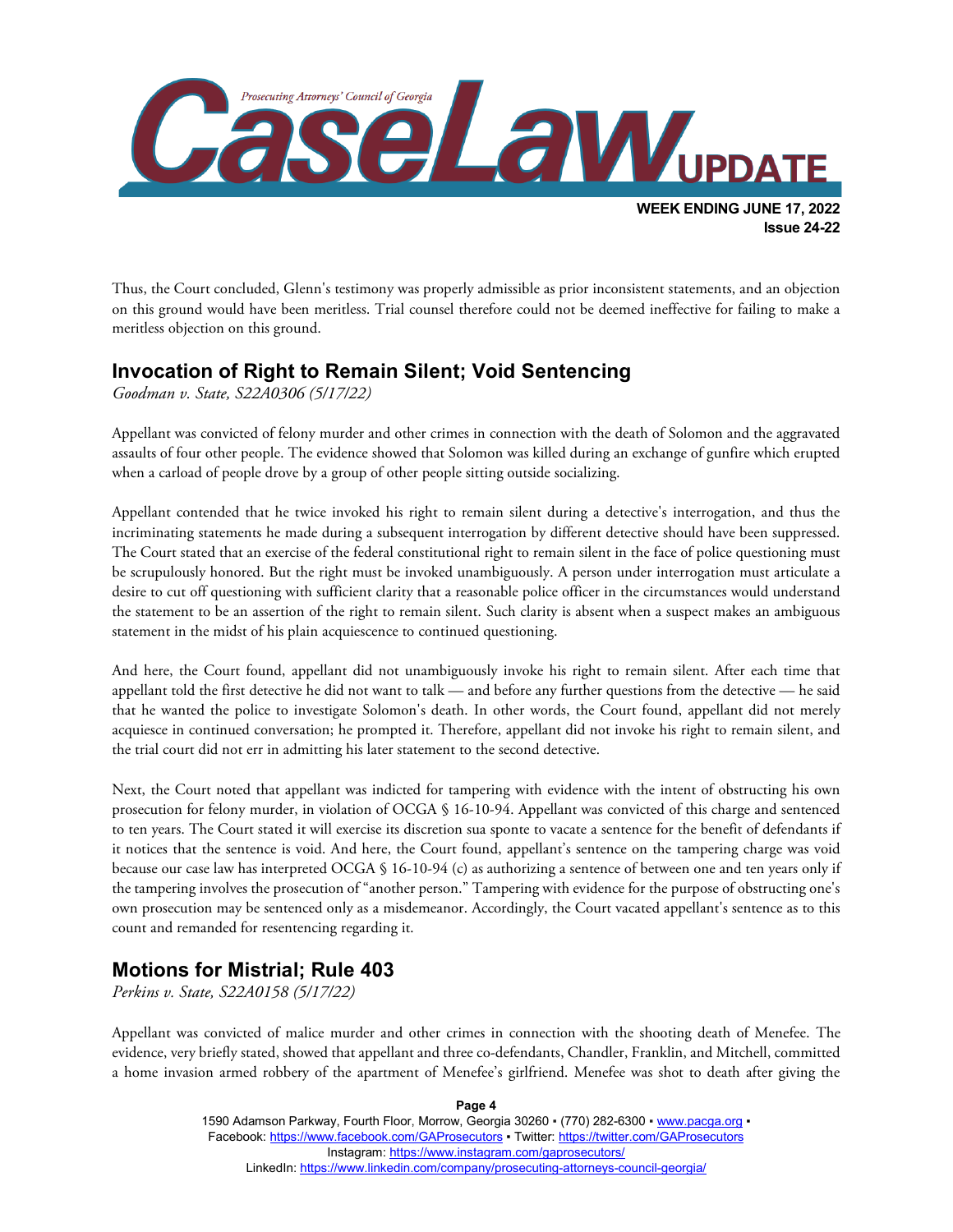

defendants money. Appellant contended that the trial court erred when it denied his motion for mistrial after an investigating detective impermissibly made a reference to a gang and when the trial court gave a curative instruction that repeated the word "gang" four times. The Court disagreed.

The Court stated that the decision to grant a mistrial is within the discretion of the trial court and will not be disturbed on appeal unless there is a showing that a mistrial is essential to the preservation of the right to a fair trial. The Court held that the trial court acted within its discretion to conclude that a mistrial was not necessary to preserve appellant's right to a fair trial. The prosecutor had instructed the detective not to make any reference to gangs; the detective mentioned the word "gang" only once and did not mention appellant's name in connection with that reference; and before the trial court allowed the detective's testimony to continue, it instructed the jury to disregard the reference to a "gang."

Moreover, the Court found, the trial court's curative instruction to the jury included a strong and clear admonition that "these defendants are not being prosecuted as members of a gang or any gang activity whatsoever" and that "[y]ou may not consider any evidence that the defendants are members of a gang or involved in gang activities from any evidence in this trial henceforth, including but not limited to the part that this witness's testimony said that I have labeled nonresponsive." The trial court concluded by instructing the jury, "[y]ou should in fact disabuse your minds of it completely."

Appellant also contended that the trial court abused its discretion in admitting five photographs—State's Exhibits 87, 129, 167, 168 and 169—which the detective referenced in her testimony. It was undisputed that these exhibits were photographs taken at memorials or vigils that were held for Menefee several days after his death. The photographs appellant objected to depicted the following: Exhibit 87 showed Chandler wearing pants labeled with "RIP" in red ink; Exhibit 129 showed appellant holding a red candle while wearing a red undergarment that is visible and a red or maroon jacket and holding a rifle; Exhibit 167 showed Chandler wearing his "RIP" pants, Franklin wearing a red hat, making hand gestures, and smoking, and another man making a similar hand gesture and wearing red shoes and a hat with "SMM" on it; Exhibit 168 showed Franklin making hand gestures; and Exhibit 169 showed Franklin in Menefee's girlfriend's apartment smoking, holding a red candle, and wearing red gloves. Appellant argued that the photographs were "highly prejudicial" and violated Rule 403 because the clothing worn by the men depicted in the photographs suggested a gang affiliation and the men could have been viewed as "making signs that could be construed as gang[-]affiliated."

The Court noted that at trial, and again in evaluating appellant's motion for new trial, the trial court considered appellant's arguments and the State's response that the colors and gestures were incidental and that testimony would not be, and was not, elicited about their meaning. In denying appellant's motion for new trial, the trial court concluded that the five photographs "were relevant to show multiple facts at issue at trial and … that their probative value was not substantially outweighed by a danger of unfair prejudice." It also found that all "the pictures were intrinsic evidence and thus Rule 404 (b) did not apply to it."

The Court found no abuse of discretion in the trial court's conclusion under Rule 403 that the probative value of the photographs was not substantially outweighed by the danger of unfair prejudice. First, the only photograph that depicted appellant was Exhibit 129, which showed him in possession of a rifle slung over his shoulder by a strap while holding a red candle. That image corroborated multiple witnesses who testified that they saw appellant at or around the time of the crimes carrying a gun that they characterized as an "assault rifle," "AK," "chopper," or "big gun" with a "strap around the

> 1590 Adamson Parkway, Fourth Floor, Morrow, Georgia 30260 · (770) 282-6300 · [www.pacga.org](http://www.pacga.org/) · Facebook[: https://www.facebook.com/GAProsecutors](https://www.facebook.com/GAProsecutors) ▪ Twitter:<https://twitter.com/GAProsecutors> Instagram[: https://www.instagram.com/gaprosecutors/](https://www.instagram.com/gaprosecutors/) LinkedIn:<https://www.linkedin.com/company/prosecuting-attorneys-council-georgia/>

**Page 5**